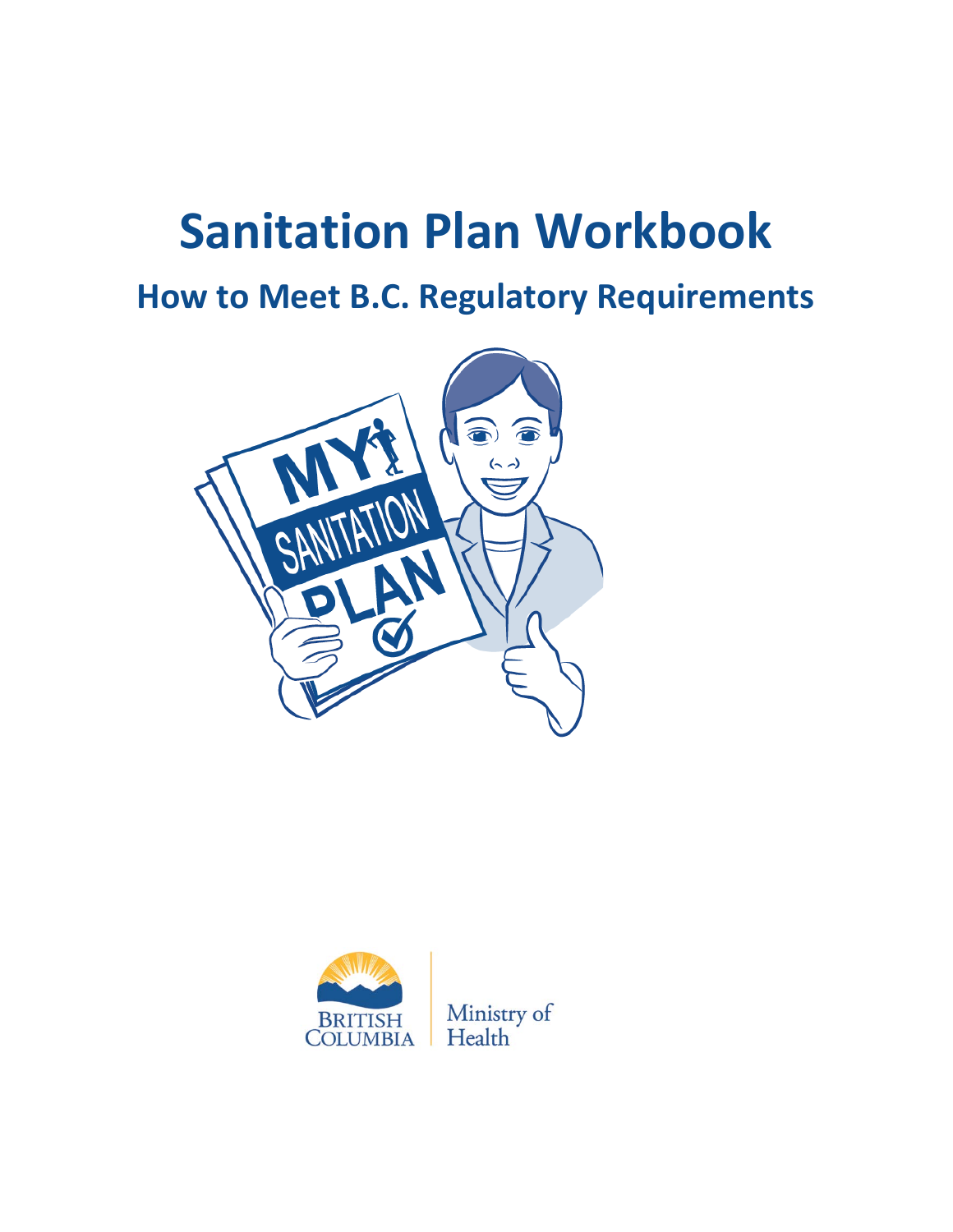# **Contents**

| 1.                                   | <b>Quick Start</b>                                                      | 1              |  |
|--------------------------------------|-------------------------------------------------------------------------|----------------|--|
| 2.                                   | <b>Overview of this Workbook</b>                                        | $\overline{2}$ |  |
| 3.                                   | The Three Parts of a Sanitation Plan                                    | 3              |  |
| 4.                                   | <b>Part 1 of 3: Cleaning and Sanitizing Requirements</b>                | 4              |  |
| 5.                                   | Part 2 of 3: Cleaning and Sanitizing Agents Used in the Establishment   | 5              |  |
| 6.                                   | Part 3 of 3: Identification of all Pesticides Used in the Establishment | 6              |  |
| 7.                                   | <b>Your Completed Sanitation Plan</b>                                   | 7              |  |
|                                      | <b>Appendix 1: Sample Sanitation Plan</b><br>A1                         |                |  |
|                                      | <b>Appendix 2: Sanitation Plan Templates</b><br>А6                      |                |  |
| <b>Appendix 3: Glossary</b><br>A11   |                                                                         |                |  |
| <b>Appendix 4: References</b><br>A11 |                                                                         |                |  |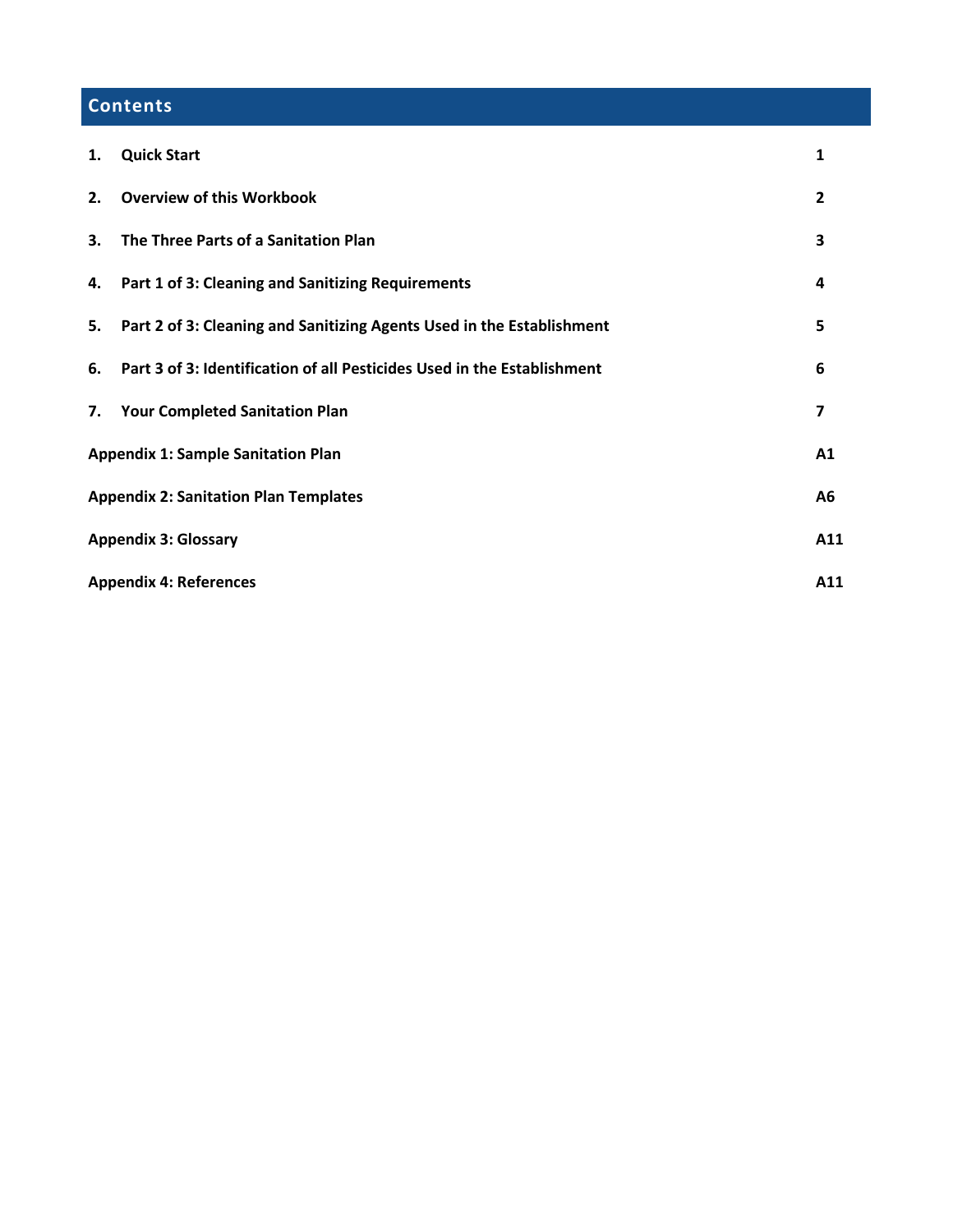### <span id="page-2-0"></span>**1. Quick Start**

#### **Welcome!**

 $\overline{\phantom{a}}$ 

This workbook is for food processors operating in British Columbia (B.C.). This includes processors that distribute in B.C. only or those who ship beyond B.C., but are not federally registered.

*If your B.C. food processing facility is federally registered and you have written food safety and*  sanitation plans in place<sup>[1](#page-2-1)</sup>, those plans meet the B.C. Food Premises Regulation requirements. You would then already comply with the new provincial food safety regulatory requirements.

The workbook helps you write a sanitation plan, based on the Hazard Analysis Critical Control Points (HACCP) system. **This plan would meet the minimum requirements of section 24 of the Food Premises Regulation.** It must be approved by your local health authority by March 26, 2016. This workbook can be found at: [www2.gov.bc.ca/gov/content/health/keeping-bc-healthy-safe/food-safety.](http://www2.gov.bc.ca/gov/content/health/keeping-bc-healthy-safe/food-safety)

While this workbook guides you in writing a sanitation plan that meets the **minimum** regulatory requirements, you do not have to use it to write your sanitation plan. This workbook helps you complete one type of sanitation plan.

You can write your sanitation plan in any way that works best for you, as long as it meets the requirements of the regulation. However, please get approval from your local health authority if you are not sure about what format to use for your sanitation plan.

If you already have a sanitation plan for your establishment, submit it to your local health authority for approval. Make sure you also submit your completed food safety plan.

<span id="page-2-1"></span> $1$  Federal registration is required for exports and interprovincial shipments in commodities such as dairy, honey, eggs, meat, fish, maple products, and fresh or processed fruits and vegetables. Federal registration may also be required for imports of these same food commodities. Many food products do not currently require federal registration for import or export.

For more information on whether your company or facility should be federally registered, please review the following information on the CFIA web site:

Food imports - <http://www.inspection.gc.ca/eng/1376515896184/1376515983781> Food exports - <http://www.inspection.gc.ca/eng/1323723342834/1323723662195>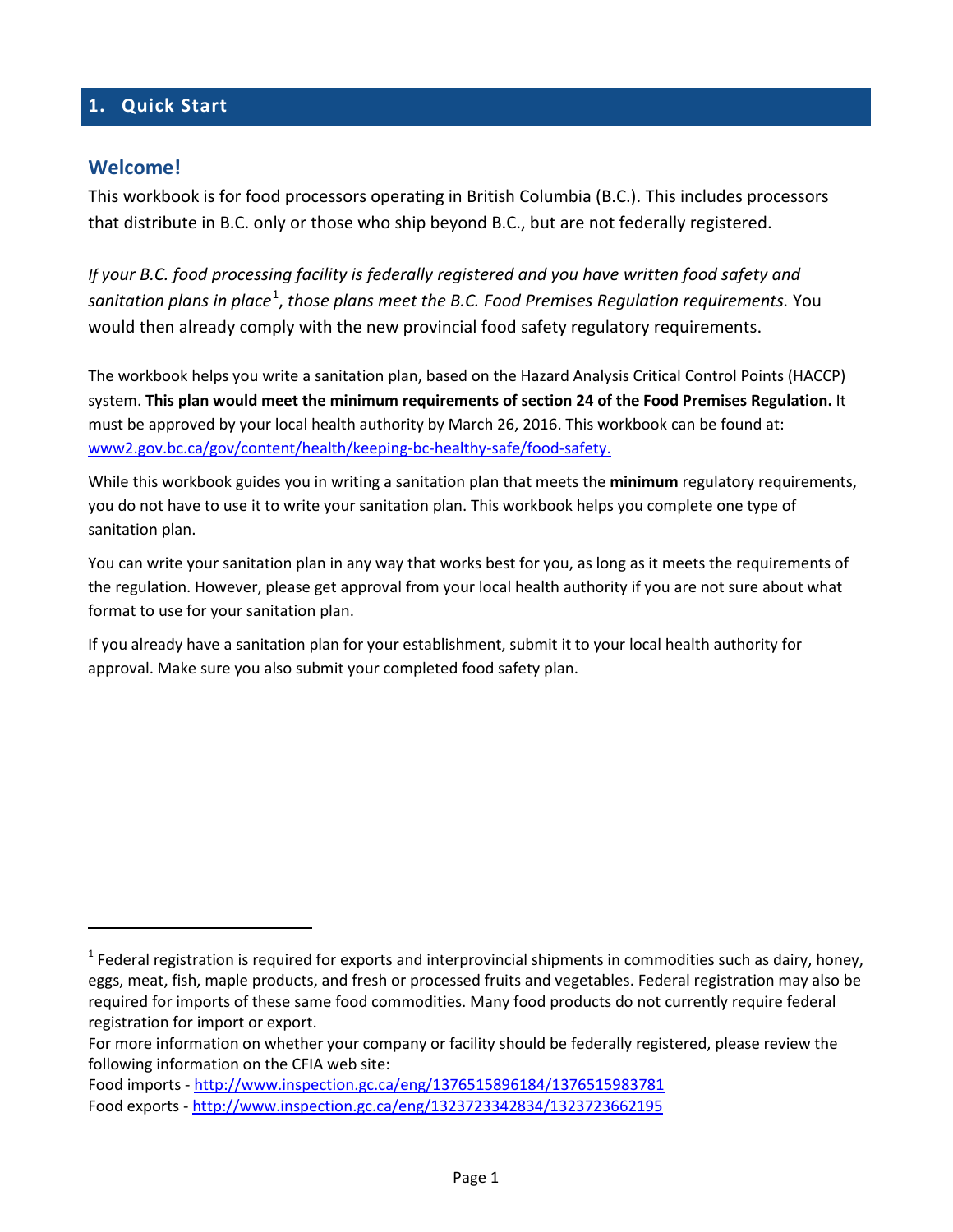### **2. Overview of this Workbook**

A sanitation plan describes how to clean and sanitize all interior and exterior areas of your food processing establishment, including equipment, utensils and food contact and non-food contact surfaces. Your sanitation plan should focus on preventing contamination of your food products by biological, chemical or physical hazards.

In this workbook, a completed sanitation plan includes the following three parts:

- Cleaning and sanitizing requirements.
- Cleaning and sanitizing agents used in your establishment.
- Identification of all pesticides used in your establishment.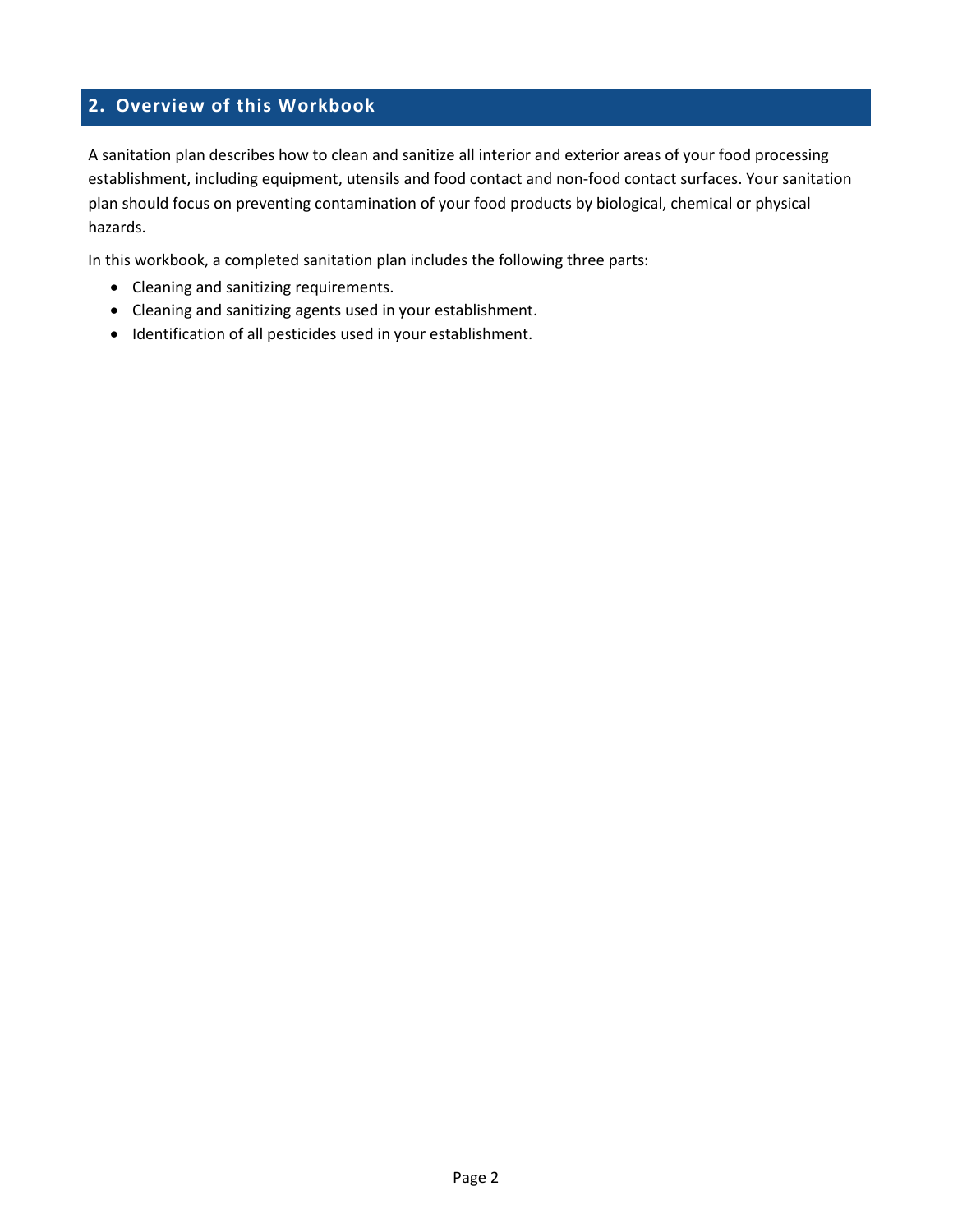# <span id="page-4-0"></span>**3. The Three Parts of a Sanitation Plan**

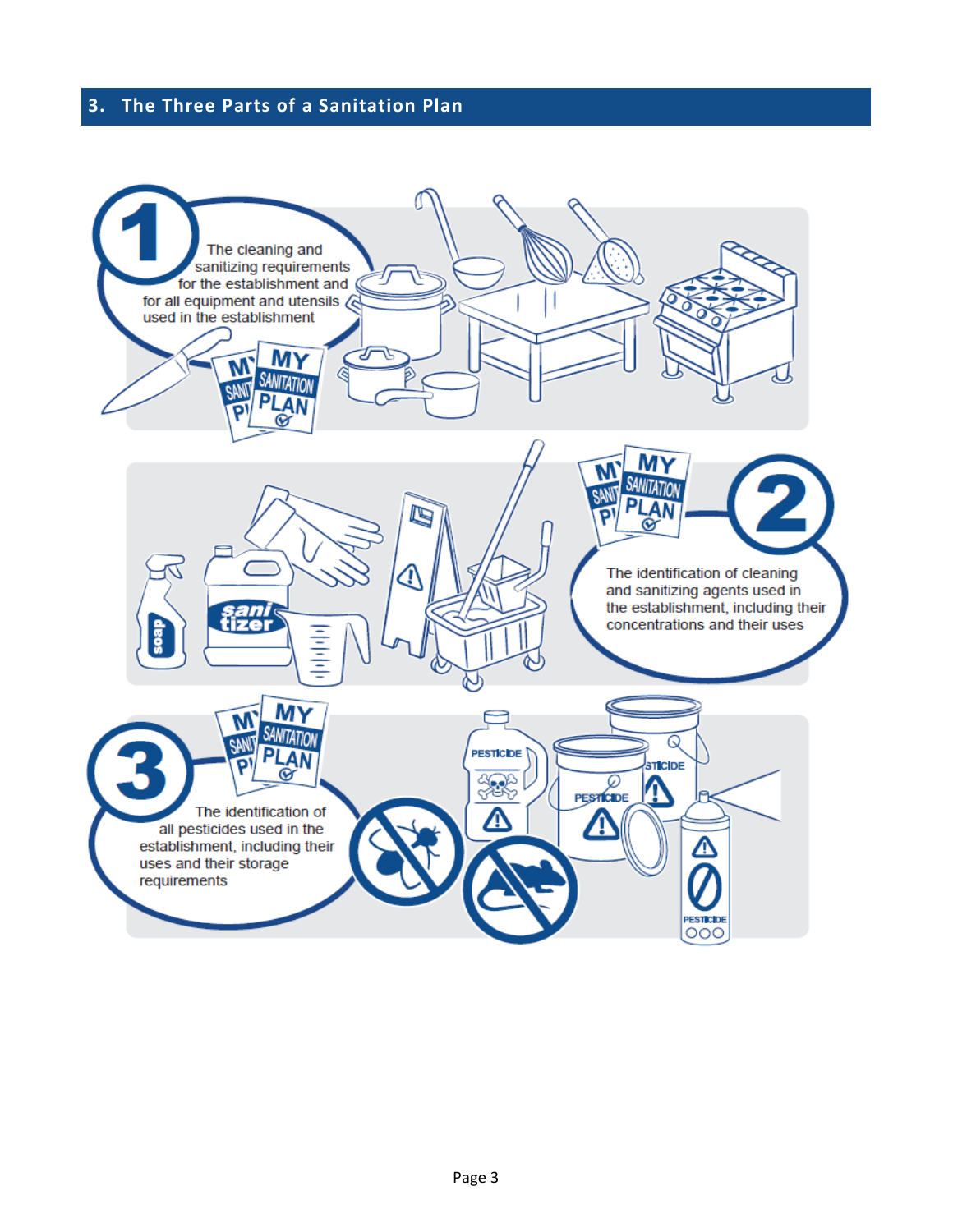## <span id="page-5-0"></span>**4. Part 1 of 3: Cleaning and Sanitizing Requirements**

The first step of your sanitation plan is writing down the cleaning and sanitizing requirements of your establishment. In your sanitation plan, you must:

- Identify all areas of your establishment, all equipment, all utensils, all food contact surfaces and all nonfood contact surfaces.
- Describe how those areas, equipment, utensils, and surfaces are cleaned and sanitized.
- Indicate how often these areas, equipment, utensils, and surfaces are cleaned and sanitized.
- Indicate who will be cleaning and sanitizing those areas, equipment, utensils, and surfaces.
- Keep records of when those areas, equipment, utensils, and surfaces are cleaned and sanitized.



#### **Completing Part 1 of 3: Cleaning and Sanitizing Requirements**



You can write down the cleaning and sanitizing requirements for your sanitation plan by filling in the cleaning and sanitizing requirements tables. The *examples*, shown in the small image on the left, are for cleaning and sanitizing one area, one piece of equipment, and one utensil and include an example of a weekly cleaning record.

*Full-sized versions of the examples* are in Appendix 1.

Blank templates of these tables are in Appendix 2.

Your final sanitation plan must include the cleaning and sanitizing requirements for:

- All areas of your establishment.
- All your equipment.
- All your utensils (spoons, knives).
- All food contact and non-food contact surfaces.
- Your weekly cleaning record.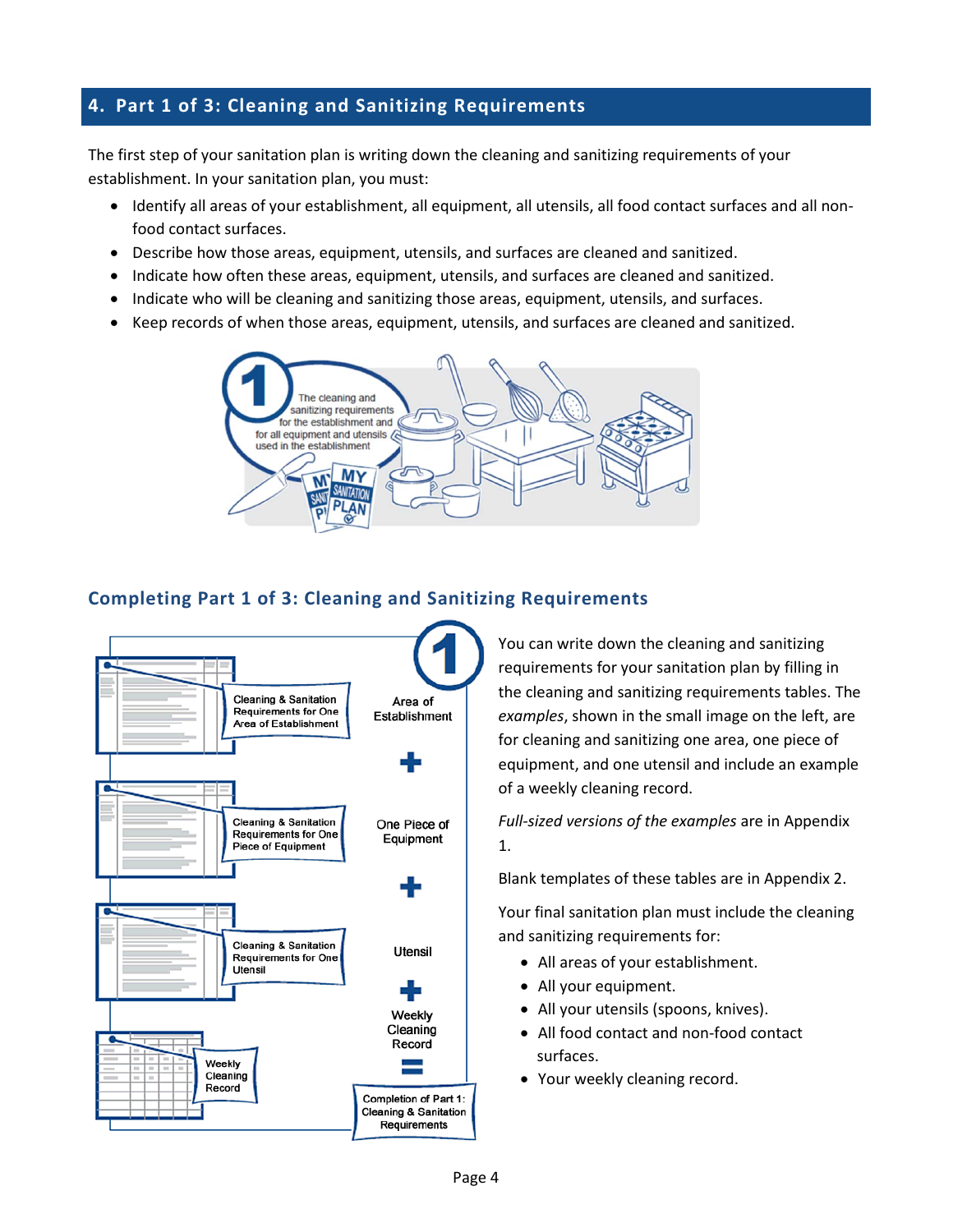## <span id="page-6-0"></span>**5. Part 2 of 3: Cleaning and Sanitizing Agents Used in the Establishment**

The second step of your sanitation plan is to write down all the cleaning and sanitizing agents used in your establishment. A **cleaning agent** is a product used to remove food, dirt, grease and/or soil from a surface. Detergents and degreasers are examples of cleaning agents. A **sanitizing agent** is a product or process used to kill micro-organisms or reduce their number to safe levels. Bleach (a chemical agent) and heat (a physical agent) are both examples of sanitizing agents. In your sanitation plan, you must write down:

- The names of the cleaning and sanitizing agents used in your establishment.
- The mixing instructions and concentrations of all chemical agents, or other appropriate information (e.g., length of time and temperatures if heat is used as a sanitizing agent).
- How these cleaning and sanitizing agents are used in your establishment.



#### **Completing Part 2 of 3: Cleaning and Sanitizing Agents Used in the Establishment**

You can write down the cleaning and sanitizing agents used in your establishment by filling in the cleaning and sanitizing agent tables. The tables, with sample wording, are shown as a small image below. *Write manufacturer's instructions in or attach them to your table.* Blank table templates are in Appendix 2.

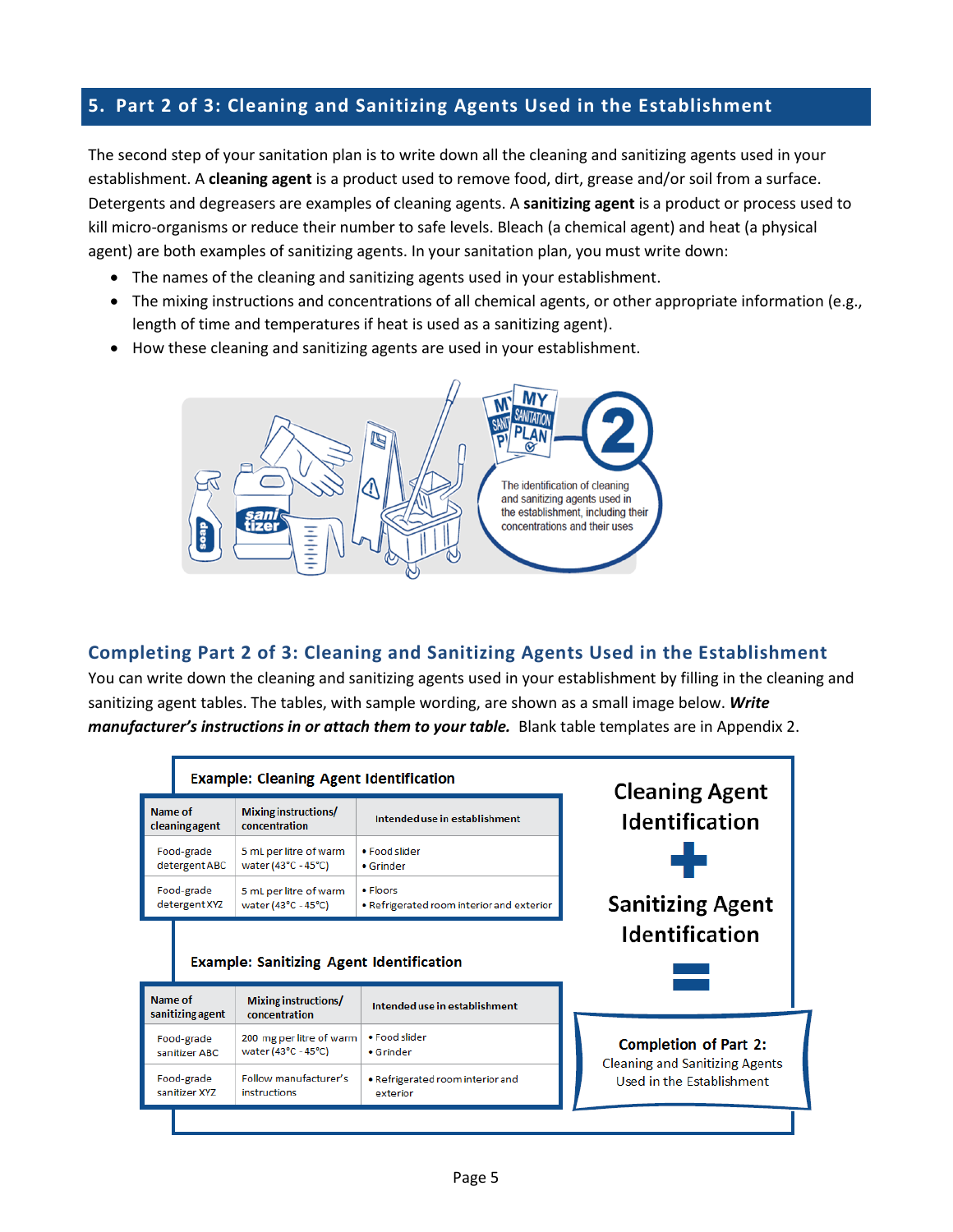### <span id="page-7-0"></span>**6. Part 3 of 3: Identification of all Pesticides Used in the Establishment**

The third step of your sanitation plan is to write down all the pesticides used in your establishment. A **pesticide** is a product used to control pests in your establishment. In your sanitation plan, you must write down:

- The names of the pesticides used in your establishment.
- Instructions for using these pesticides.
- Instructions for storing these pesticides (e.g., pesticides must be stored in a secure area away from all incoming materials, including packaging materials, and outgoing foods).



#### **Completing Part 3 of 3: Identification of all Pesticides Used in the Establishment**

You can write down the pesticides used in your establishment by filling in the pesticide identification table. The table, with sample wording, is shown as a small image below. You can find a blank template for this table in Appendix 2. Fill in this template for your own sanitation plan.

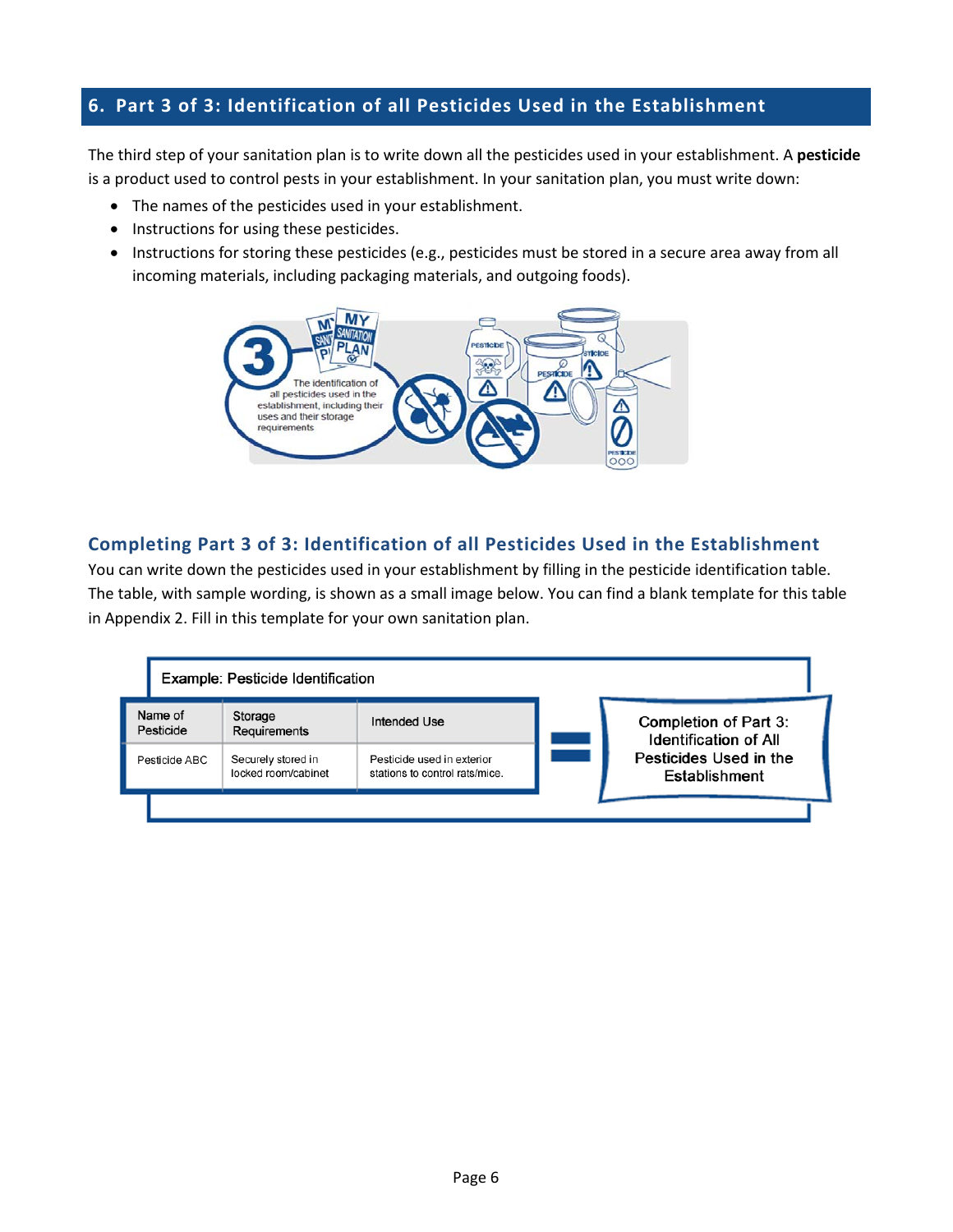# <span id="page-8-0"></span>**7. Your Completed Sanitation Plan**

Have you completed the following?

- Cleaning and Sanitizing Requirements tables for all areas of your establishment, all your equipment, all your utensils, and all your food and non-food contact surfaces.
- Weekly Cleaning Record.
- Cleaning Agent Identification table.
- Sanitizing Agent Identification table.
- Pesticide Information table.

If so, **Congratulations!** You have completed your sanitation plan! It is ready for you to submit to your local health authority for approval.

Before you submit your sanitation plan to your local health authority for approval, make sure you have also completed a food safety plan. **You will have to submit a food safety plan and sanitation plan to your local health authority for approval by March 26, 2016.** 

If you have not written your own food safety plan yet, please use the *Food Safety Plan Workbook – How to Meet B.C. Regulatory Requirements*. It is available at: [www2.gov.bc.ca/gov/content/health/keeping-bc-healthy](http://www2.gov.bc.ca/gov/content/health/keeping-bc-healthy-safe/food-safety)[safe/food-safety](http://www2.gov.bc.ca/gov/content/health/keeping-bc-healthy-safe/food-safety)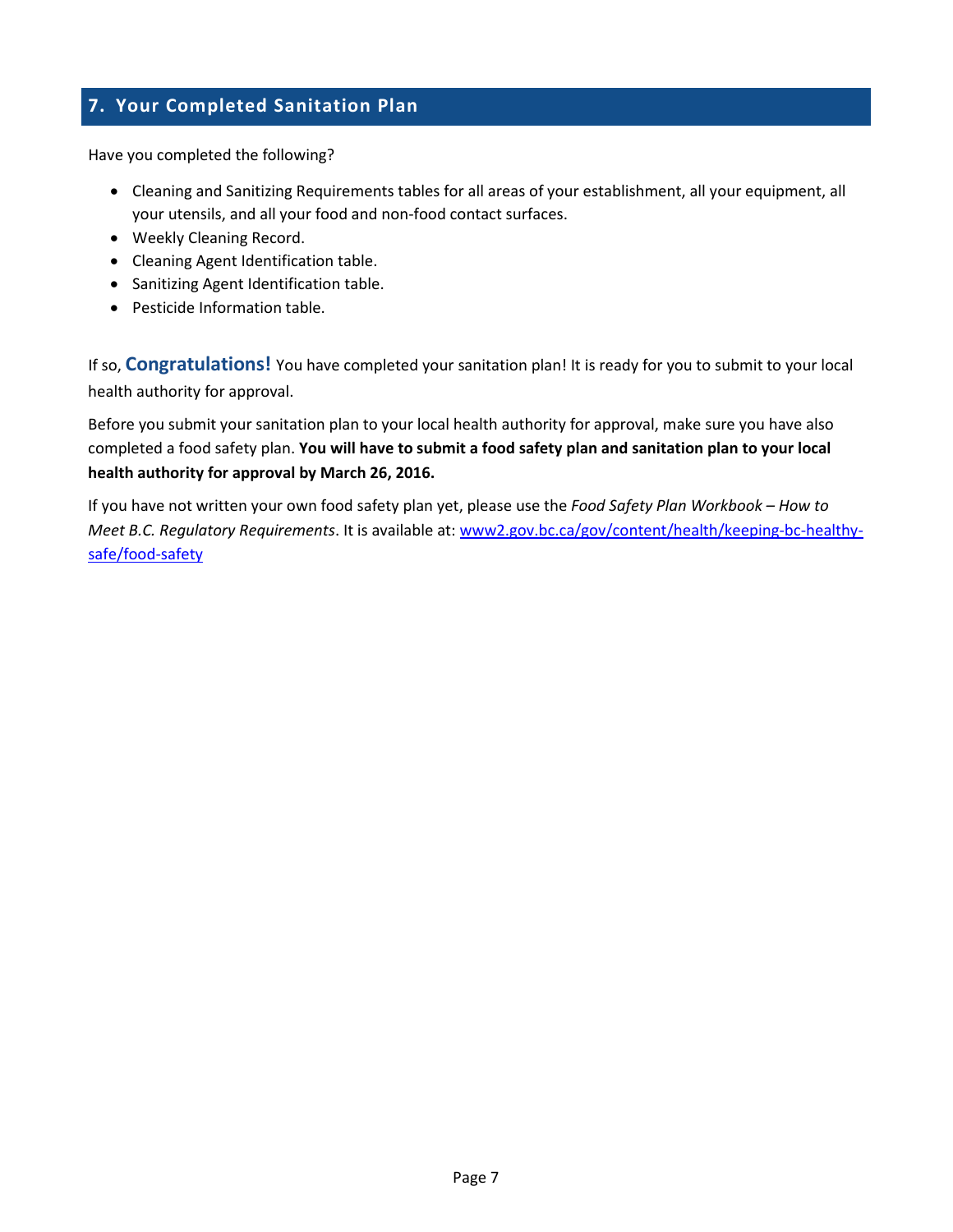# **Appendix 1: Sample Sanitation Plan**

# **Example: Cleaning and Sanitizing Requirements for One Area of the Establishment**

<span id="page-9-0"></span>

| <b>What is being</b><br>cleaned<br>and/or<br>sanitized?                                                      | How will it be cleaned and/or sanitized?                                                                                                                                                                                                                                                                                                                                                                                                                                                                                                                                                                                                                                                                                                                                                                                                       | When will it<br>be cleaned<br>and/or<br>sanitized? | Who will be<br>cleaning<br>and/or<br>sanitizing it? |
|--------------------------------------------------------------------------------------------------------------|------------------------------------------------------------------------------------------------------------------------------------------------------------------------------------------------------------------------------------------------------------------------------------------------------------------------------------------------------------------------------------------------------------------------------------------------------------------------------------------------------------------------------------------------------------------------------------------------------------------------------------------------------------------------------------------------------------------------------------------------------------------------------------------------------------------------------------------------|----------------------------------------------------|-----------------------------------------------------|
| Refrigerated<br>room interior<br>(walls, floor,<br>door, and<br>ceiling) and<br>exterior (walls<br>and door) | 1. Prepare<br>. Wear personal protective equipment (gloves, safety goggles, safety shoes and mask) at all times when cleaning.<br>• Remove food and packaging materials from refrigerated room.<br>• Turn off power to refrigerated room. Lockout or tag out refrigerated room. Cover electrically sensitive areas with<br>plastic.<br>• Remove any ice build-up using plastic scraper. Pick up any pieces of broken skid, food, or packaging material from<br>floor and place in garbage bin. Sweep floor with broom if required and dispose of debris.<br>• Ensure that drain is covered with drain cover.<br>• Check temperature of water, detergent solution, and sanitizer solution. They must all be between 43°C and 45°C.<br>. Verify appropriate concentrations of detergent and sanitizer solution using chemical kit or test paper. | Weekly                                             | Name of<br>trained<br>employee                      |
|                                                                                                              | 2. Pre-rinse<br>• Pre-rinse refrigerated room with hot water to loosen soil build-up. Hot water should be at least 43°C.<br>3. Apply detergent<br>• Turn on switches for detergent and air supply on chemical dispensing unit.<br>• Adjust air to provide proper foam, if needed.<br>• Using hose, apply detergent on all surfaces of refrigerated room, from bottom to top (i.e., foam should be<br>applied from the bottom up and rinsed off from the top down). Ensure that detergent is applied evenly over<br>entire area. Do not let detergent dry. Detergent must remain in contact with surfaces for five to 10 minutes.<br>• Scrub all areas to remove soil build-up.                                                                                                                                                                 |                                                    |                                                     |
|                                                                                                              | 4. Rinse<br>. Rinse area with hot water, from top to bottom, to remove detergent from all surfaces. Hot water should be at<br>least 43°C. Using squeegee, remove any excess water from floor.<br>5. Inspect<br>• Ensure that area is cleaned effectively. Ensure there is no visible soil build-up or food residue present. Use<br>flashlight if needed.<br>• If soil build-up is found, repeat steps 2 through 5.                                                                                                                                                                                                                                                                                                                                                                                                                             |                                                    |                                                     |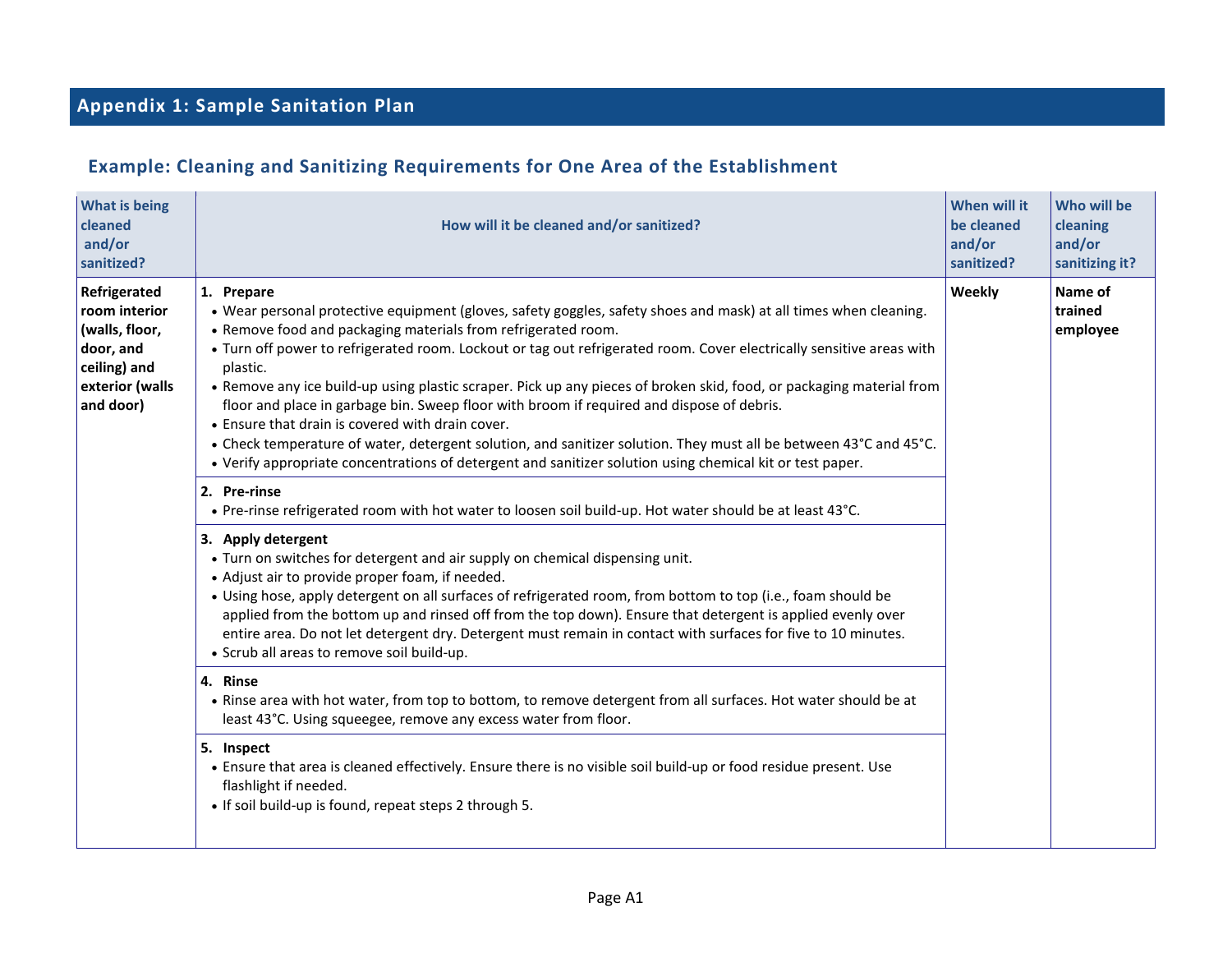| <b>What is being</b><br>cleaned<br>and/or<br>sanitized? | How will it be cleaned and/or sanitized?                                                                                                                                                                      | When will it<br>be cleaned<br>and/or<br>sanitized? | Who will be<br>cleaning<br>and/or<br>sanitizing it? |
|---------------------------------------------------------|---------------------------------------------------------------------------------------------------------------------------------------------------------------------------------------------------------------|----------------------------------------------------|-----------------------------------------------------|
|                                                         | Sanitize<br>6.<br>• Turn on sanitizer on foam unit.<br>• Using hose, apply sanitizer evenly over entire area. (Note: timing and options for applying sanitizers to floors can<br>vary with type of facility.) |                                                    |                                                     |
|                                                         | 7. Clean up<br>• Collect all cleaning chemicals and tools and return them to storage area.<br>• Remove plastic covers from electrically sensitive areas.                                                      |                                                    |                                                     |

# **Example: Cleaning and Sanitizing Requirements for One Piece of Equipment**

| <b>What is being</b><br>cleaned and/or<br>sanitized? | How will it be cleaned and/or sanitized?                                                                                                                                                                                                                                                                                                                                                                                                                                                                                                                                                                                                                                                                                                                                                                                                                                                                                                                                                                                                                | When will it<br>be cleaned<br>and/or<br>sanitized? | <b>Who will be</b><br><b>cleaning</b><br>and/or<br>sanitizing it? |
|------------------------------------------------------|---------------------------------------------------------------------------------------------------------------------------------------------------------------------------------------------------------------------------------------------------------------------------------------------------------------------------------------------------------------------------------------------------------------------------------------------------------------------------------------------------------------------------------------------------------------------------------------------------------------------------------------------------------------------------------------------------------------------------------------------------------------------------------------------------------------------------------------------------------------------------------------------------------------------------------------------------------------------------------------------------------------------------------------------------------|----------------------------------------------------|-------------------------------------------------------------------|
| <b>Filling machine</b>                               | 1. Prepare<br>. Wear personal protective equipment (gloves, safety goggles, safety shoes and mask) at all times when cleaning.<br>. Turn off power to filling machine. Lockout or tag out filling machine to ensure that it does not start while cleaning<br>and sanitizing. Cover electrically sensitive areas with plastic.<br>• Remove food and packaging material from filling machine and area. Pick up any pieces of broken skid, food, or<br>packaging material from floor and place in garbage bin.<br>. Disassemble filling machine. Collect all tools and parts (e.g., screwdriver, screws, nuts and bolts) in small bowl.<br>Sweep floor and remove debris.<br>• Ensure that drain is covered with drain cover.<br>. Prepare detergent and sanitizer solution in separate buckets as per manufacturer's instructions.<br>. Verify appropriate concentrations of detergent and sanitizer solution using chemical test kit or test paper.<br>• Check water, detergent, and sanitizer solution temperature. They must be between 43°C and 45°C. | <b>Daily</b>                                       | <b>Filling machine</b><br>operator                                |
|                                                      | 2. Pre-rinse<br>. Pre-rinse filling machine with hot water to loosen soil build-up. Hot water should be at least 43°C.                                                                                                                                                                                                                                                                                                                                                                                                                                                                                                                                                                                                                                                                                                                                                                                                                                                                                                                                  |                                                    |                                                                   |
|                                                      | 3. Apply detergent<br>• Using a cloth, apply detergent solution to filling machine manually. Ensure that detergent solution is applied<br>evenly over entire surface of equipment. Detergent must remain in contact with equipment surface for five to 10<br>minutes.                                                                                                                                                                                                                                                                                                                                                                                                                                                                                                                                                                                                                                                                                                                                                                                   |                                                    |                                                                   |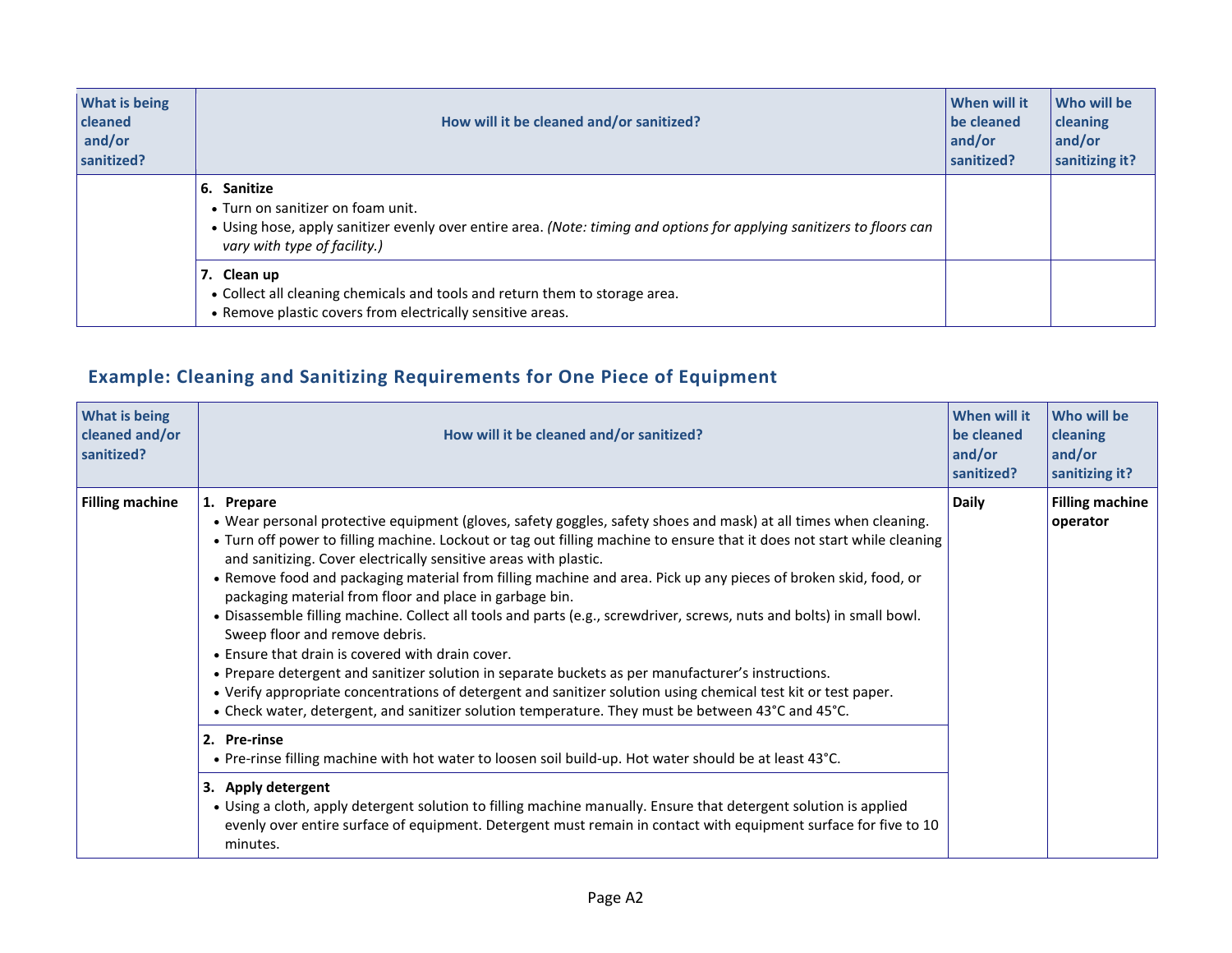| What is being<br>cleaned and/or<br>sanitized? | How will it be cleaned and/or sanitized?                                                                                                                                                                                                                                                                   | When will it<br>be cleaned<br>and/or<br>sanitized? | Who will be<br><b>cleaning</b><br>and/or<br>sanitizing it? |
|-----------------------------------------------|------------------------------------------------------------------------------------------------------------------------------------------------------------------------------------------------------------------------------------------------------------------------------------------------------------|----------------------------------------------------|------------------------------------------------------------|
|                                               | . Do not let detergent dry. Scrub equipment surfaces using brush to remove soil build-up.                                                                                                                                                                                                                  |                                                    |                                                            |
|                                               | 4. Rinse<br>• Rinse filling machine with hot water to remove detergent from all surfaces. Hot water should be at least 43°C.                                                                                                                                                                               |                                                    |                                                            |
|                                               | 5. Inspect<br>• Ensure that equipment is cleaned effectively. Ensure there is no visible soil build-up or food residue present. Use<br>flashlight if necessary.<br>• If soil build-up is found, repeat steps 2 through 5.                                                                                  |                                                    |                                                            |
|                                               | 6. Sanitize<br>• Using cloth, apply sanitizer on filling machine manually. Ensure that sanitizer is applied evenly over entire surface<br>of equipment.<br>• Do not rinse sanitizer with water.                                                                                                            |                                                    |                                                            |
|                                               | 7. Re-assemble<br>• Re-assemble filling machine. Ensure that all parts are in place and no parts are missing.<br>. Remove plastic covers from electrically sensitive areas. Remove lockout or tag out from filling machine.<br>• Collect all cleaning chemicals and tools and return them to storage area. |                                                    |                                                            |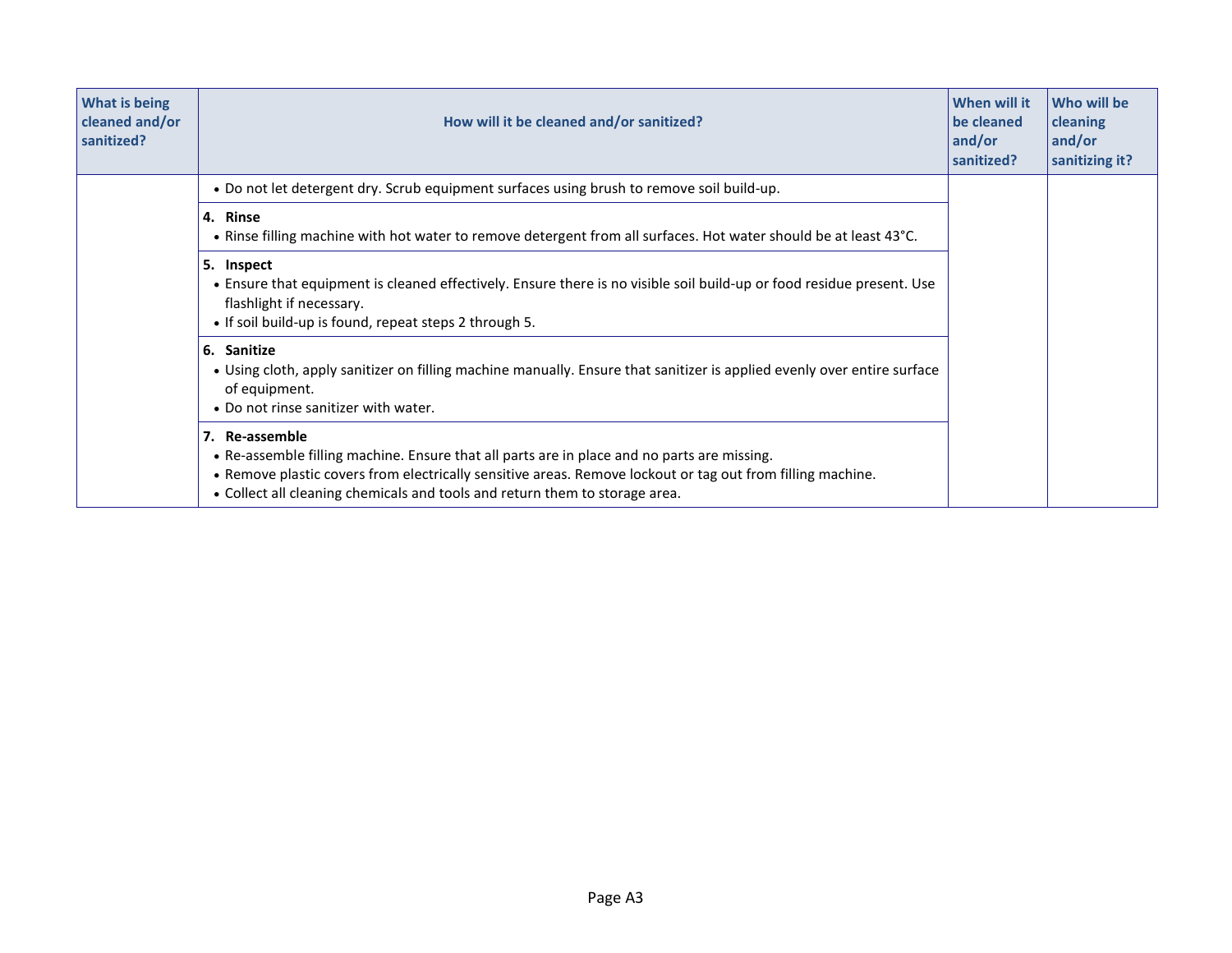| <b>What is being</b><br>cleaned and/or<br>sanitized? | How will it be cleaned and/or sanitized?                                                                                                                                                                                                                                                                                                                                                                                                                                                                                                                                                                                                                                                           | When will it<br>be cleaned<br>and/or<br>sanitized? | <b>Who will</b><br>be cleaning<br>and/or<br>sanitizing it? |
|------------------------------------------------------|----------------------------------------------------------------------------------------------------------------------------------------------------------------------------------------------------------------------------------------------------------------------------------------------------------------------------------------------------------------------------------------------------------------------------------------------------------------------------------------------------------------------------------------------------------------------------------------------------------------------------------------------------------------------------------------------------|----------------------------------------------------|------------------------------------------------------------|
| Scoop                                                | 1. Prepare<br>. Wear personal protective equipment (gloves, safety goggles, safety shoes and mask) at all times when cleaning.<br>• Clean and sanitize all sink compartments before they are used for cleaning utensils.<br>• Prepare three-compartment sink with soap, hot water, and sanitizer as follows:<br>o First compartment: detergent solution at 43°C-45°C.<br>o Second compartment: warm water at 43°C-45°C.<br>o Third compartment: sanitizer solution at 35°C-45°C.<br>. Verify that temperature of water, detergent solution, and sanitizer solution are adequate.<br>. Verify appropriate concentrations of detergent and sanitizer solution using chemical test kit or test paper. | <b>Daily</b>                                       | <b>Sanitation</b><br>employee                              |
|                                                      | 2. Scrape<br>• Using plastic brush, remove food and soil build-up from scoop.                                                                                                                                                                                                                                                                                                                                                                                                                                                                                                                                                                                                                      |                                                    |                                                            |
|                                                      | 3. Pre-rinse<br>• Pre-rinse scoop with hot water to loosen soil build-up. Hot water should be at least 43°C.                                                                                                                                                                                                                                                                                                                                                                                                                                                                                                                                                                                       |                                                    |                                                            |
|                                                      | 4. Apply detergent<br>. Place utensil in first sink compartment, filled with detergent solution. Scrub utensil with plastic brush to remove<br>soil build-up and food particles.                                                                                                                                                                                                                                                                                                                                                                                                                                                                                                                   |                                                    |                                                            |
|                                                      | 5. Rinse<br>. Place utensil in second sink compartment, filled with hot water, to remove detergent.                                                                                                                                                                                                                                                                                                                                                                                                                                                                                                                                                                                                |                                                    |                                                            |
|                                                      | 6. Inspect<br>• Ensure that utensil is clean.<br>. If soil or food build-up remains, repeat steps 2 through 5.                                                                                                                                                                                                                                                                                                                                                                                                                                                                                                                                                                                     |                                                    |                                                            |
|                                                      | 7. Sanitize                                                                                                                                                                                                                                                                                                                                                                                                                                                                                                                                                                                                                                                                                        |                                                    |                                                            |
|                                                      | . Place utensil in third sink compartment, filled with sanitizer solution, for two minutes or as directed by<br>manufacturer's instructions.                                                                                                                                                                                                                                                                                                                                                                                                                                                                                                                                                       |                                                    |                                                            |
|                                                      | 8. Dry and clean up<br>• Place cleaned utensil on clean rack for air drying.<br>• Return dry utensil to storage area.                                                                                                                                                                                                                                                                                                                                                                                                                                                                                                                                                                              |                                                    |                                                            |

# **Example: Cleaning and Sanitizing Requirements for One Utensil**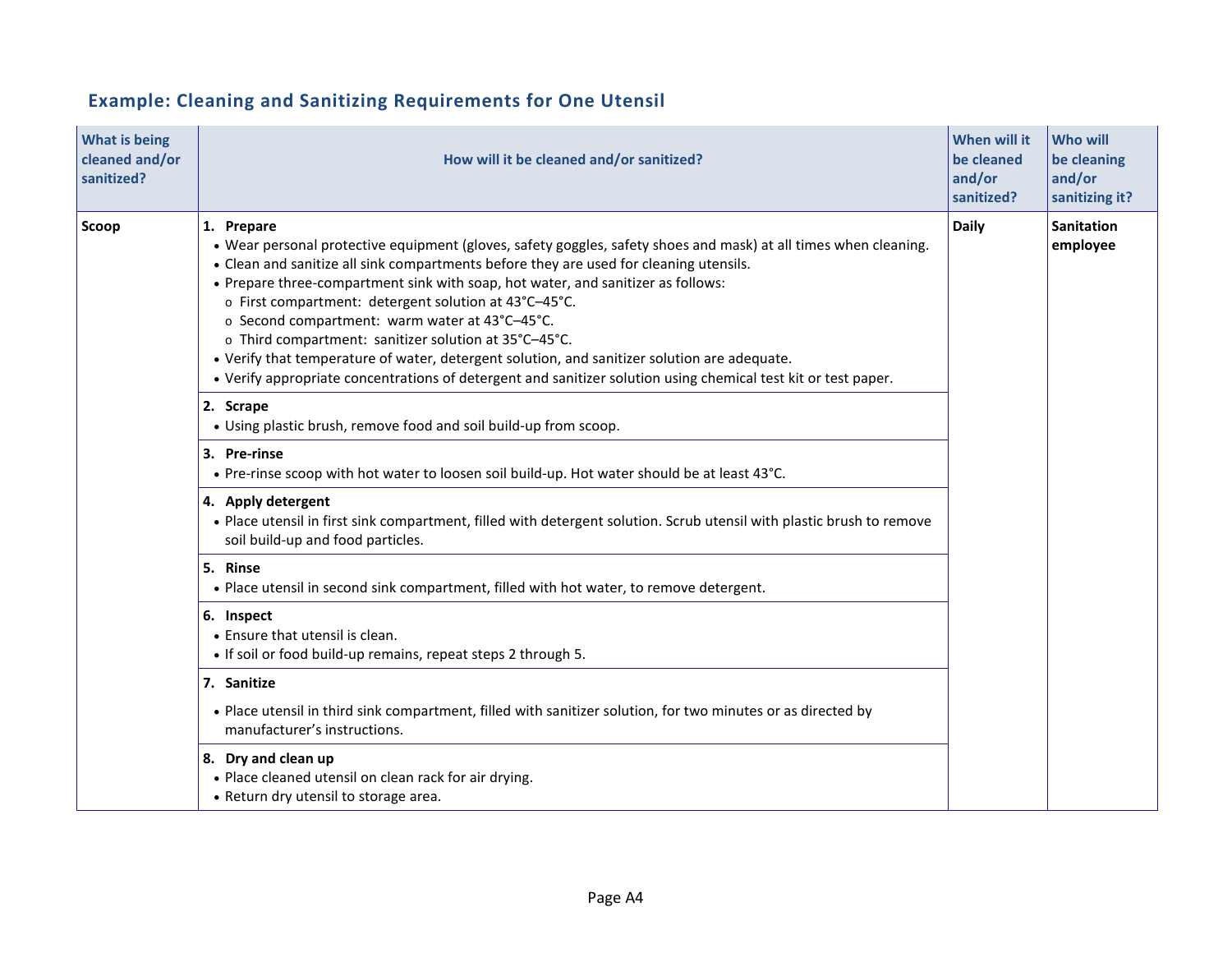# **Example: Weekly Cleaning Record**

**Month:** \_\_\_\_\_\_\_\_\_\_\_\_\_ **Year**: \_\_\_\_\_\_\_\_\_\_\_

| Areas, equipment, utensils and                                                                   | <b>Date of cleaning</b> |                |                 |                |                |                |                |  |
|--------------------------------------------------------------------------------------------------|-------------------------|----------------|-----------------|----------------|----------------|----------------|----------------|--|
| surfaces to be cleaned                                                                           | 04                      | 05             | 06              | 07             | 08             | 09             | 10             |  |
| Refrigerated room interior (walls,<br>floor, door, and ceiling) and exterior<br>(walls and door) | $\checkmark$            |                |                 |                |                |                |                |  |
| Filling machine                                                                                  | $\checkmark$            | $\checkmark$   | $\checkmark$    | $\checkmark$   | $\checkmark$   | $\checkmark$   | $\checkmark$   |  |
| Scoop                                                                                            | $\checkmark$            | $\checkmark$   | $\checkmark$    | $\checkmark$   | $\checkmark$   | $\checkmark$   | $\checkmark$   |  |
|                                                                                                  |                         |                |                 |                |                |                |                |  |
|                                                                                                  |                         |                |                 |                |                |                |                |  |
|                                                                                                  |                         |                |                 |                |                |                |                |  |
|                                                                                                  |                         |                |                 |                |                |                |                |  |
|                                                                                                  |                         |                |                 |                |                |                |                |  |
|                                                                                                  |                         |                |                 |                |                |                |                |  |
|                                                                                                  |                         |                |                 |                |                |                |                |  |
|                                                                                                  |                         |                |                 |                |                |                |                |  |
|                                                                                                  |                         |                |                 |                |                |                |                |  |
|                                                                                                  |                         |                |                 |                |                |                |                |  |
|                                                                                                  |                         |                |                 |                |                |                |                |  |
| Cleaner's initials:                                                                              | $\mathcal{S}$ M         | $\mathcal{SM}$ | $\mathcal{S}$ M | $\mathcal{SM}$ | $\mathcal{SM}$ | $\mathcal{SM}$ | $\mathcal{S}M$ |  |
| Initials of individual verifying the cleaning: 00                                                |                         |                |                 |                |                |                |                |  |
| Date of cleaning verification: Sept. 11, 2017                                                    |                         |                |                 |                |                |                |                |  |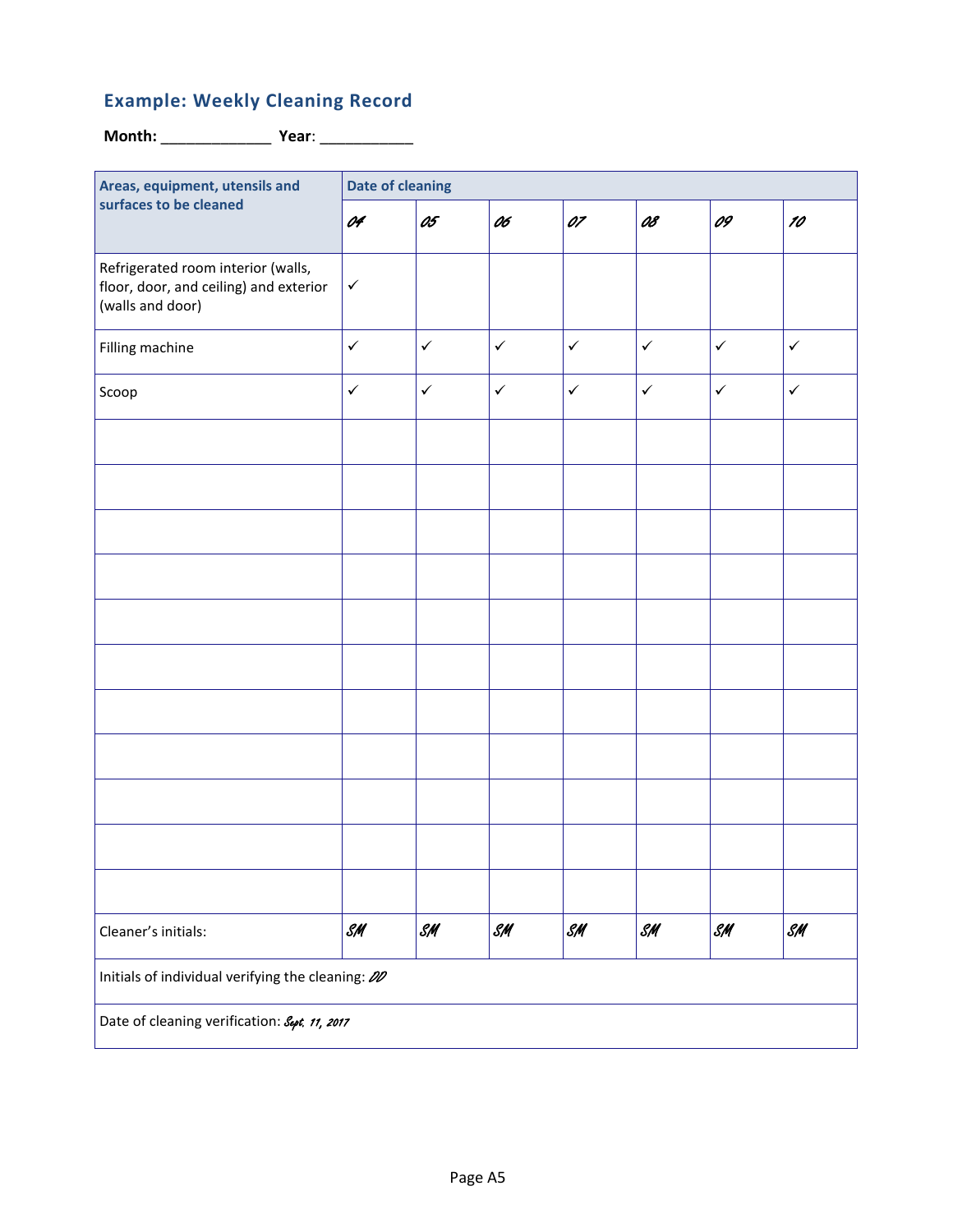# **Appendix 2: Sanitation Plan Templates**

# **Cleaning and Sanitizing Requirements for Areas of your Establishment**

<span id="page-14-0"></span>

| <b>What is being</b><br>cleaned and/or<br>sanitized? | How it will be cleaned and/or sanitized? | When will it<br>be cleaned<br>and/or<br>sanitized? | Who will be<br>cleaning<br>and/or<br>sanitizing it? |
|------------------------------------------------------|------------------------------------------|----------------------------------------------------|-----------------------------------------------------|
|                                                      |                                          |                                                    |                                                     |
|                                                      |                                          |                                                    |                                                     |
|                                                      |                                          |                                                    |                                                     |
|                                                      |                                          |                                                    |                                                     |
|                                                      |                                          |                                                    |                                                     |
|                                                      |                                          |                                                    |                                                     |
|                                                      |                                          |                                                    |                                                     |
|                                                      |                                          |                                                    |                                                     |
|                                                      |                                          |                                                    |                                                     |
|                                                      |                                          |                                                    |                                                     |
|                                                      |                                          |                                                    |                                                     |
|                                                      |                                          |                                                    |                                                     |
|                                                      |                                          |                                                    |                                                     |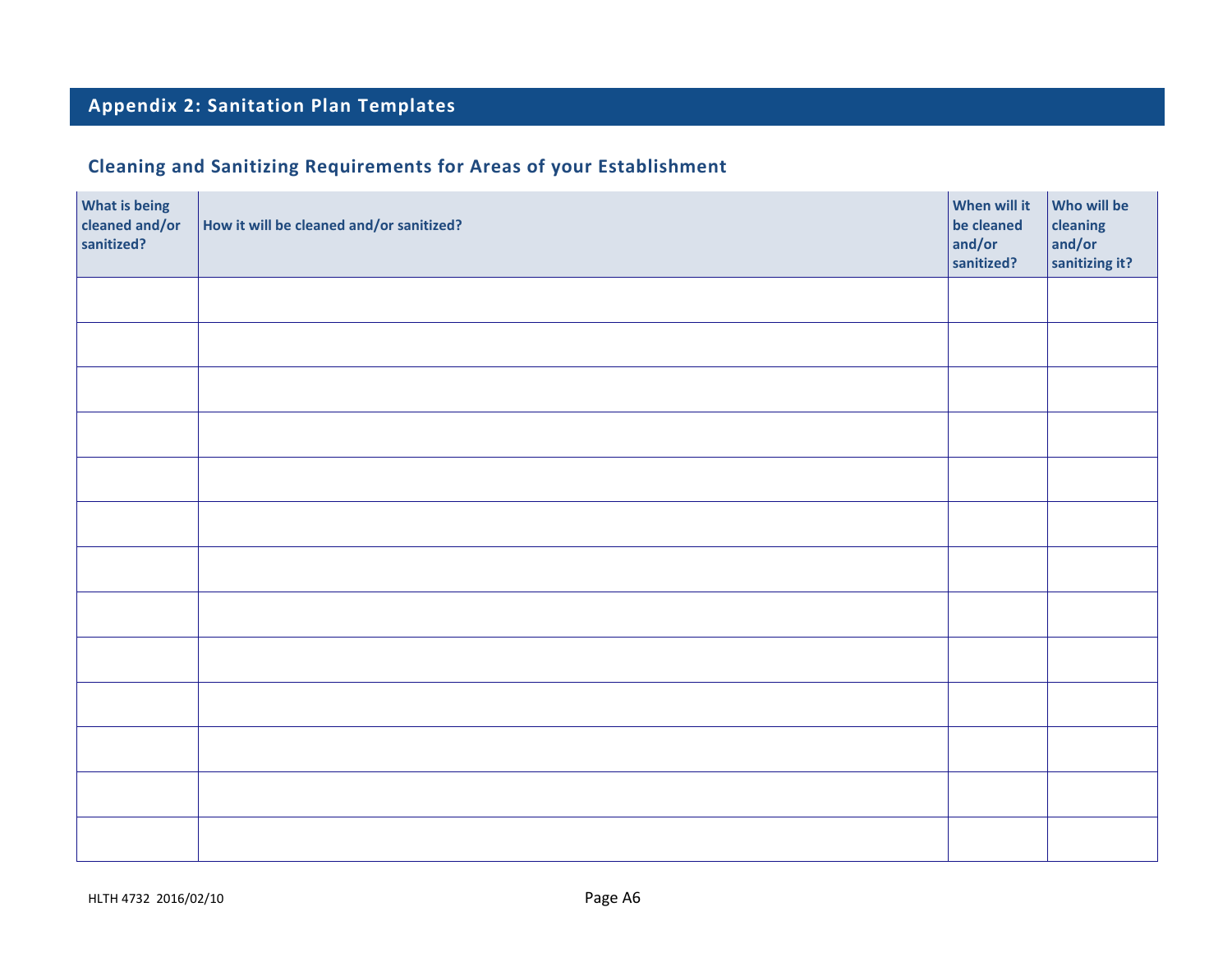# **Cleaning and Sanitizing Requirements for your Equipment**

| <b>What is being</b><br>cleaned and/or<br>sanitized? | How it will be cleaned and/or sanitized? | When will it be Who will be<br>cleaned and/or<br>sanitized? | cleaning<br>and/or<br>sanitizing it? |
|------------------------------------------------------|------------------------------------------|-------------------------------------------------------------|--------------------------------------|
|                                                      |                                          |                                                             |                                      |
|                                                      |                                          |                                                             |                                      |
|                                                      |                                          |                                                             |                                      |
|                                                      |                                          |                                                             |                                      |
|                                                      |                                          |                                                             |                                      |
|                                                      |                                          |                                                             |                                      |
|                                                      |                                          |                                                             |                                      |
|                                                      |                                          |                                                             |                                      |
|                                                      |                                          |                                                             |                                      |
|                                                      |                                          |                                                             |                                      |
|                                                      |                                          |                                                             |                                      |
|                                                      |                                          |                                                             |                                      |
|                                                      |                                          |                                                             |                                      |
|                                                      |                                          |                                                             |                                      |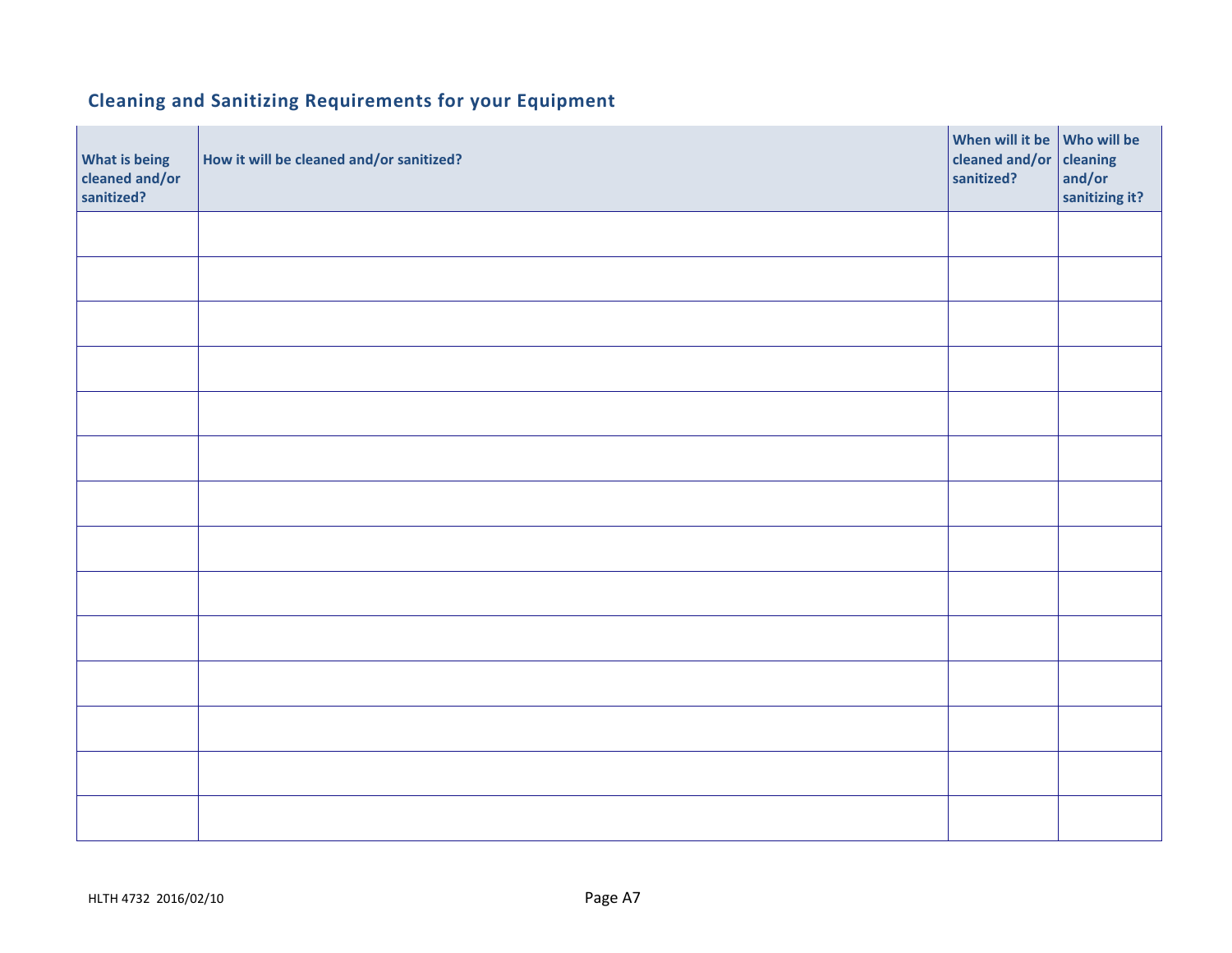# **Cleaning and Sanitizing Requirements for your Utensils**

| What is being<br>cleaned and/or<br>sanitized? | How it will be cleaned and/or sanitized? | When will it be Who will be<br>cleaned and/or<br>sanitized? | cleaning<br>and/or<br>sanitizing it? |
|-----------------------------------------------|------------------------------------------|-------------------------------------------------------------|--------------------------------------|
|                                               |                                          |                                                             |                                      |
|                                               |                                          |                                                             |                                      |
|                                               |                                          |                                                             |                                      |
|                                               |                                          |                                                             |                                      |
|                                               |                                          |                                                             |                                      |
|                                               |                                          |                                                             |                                      |
|                                               |                                          |                                                             |                                      |
|                                               |                                          |                                                             |                                      |
|                                               |                                          |                                                             |                                      |
|                                               |                                          |                                                             |                                      |
|                                               |                                          |                                                             |                                      |
|                                               |                                          |                                                             |                                      |
|                                               |                                          |                                                             |                                      |
|                                               |                                          |                                                             |                                      |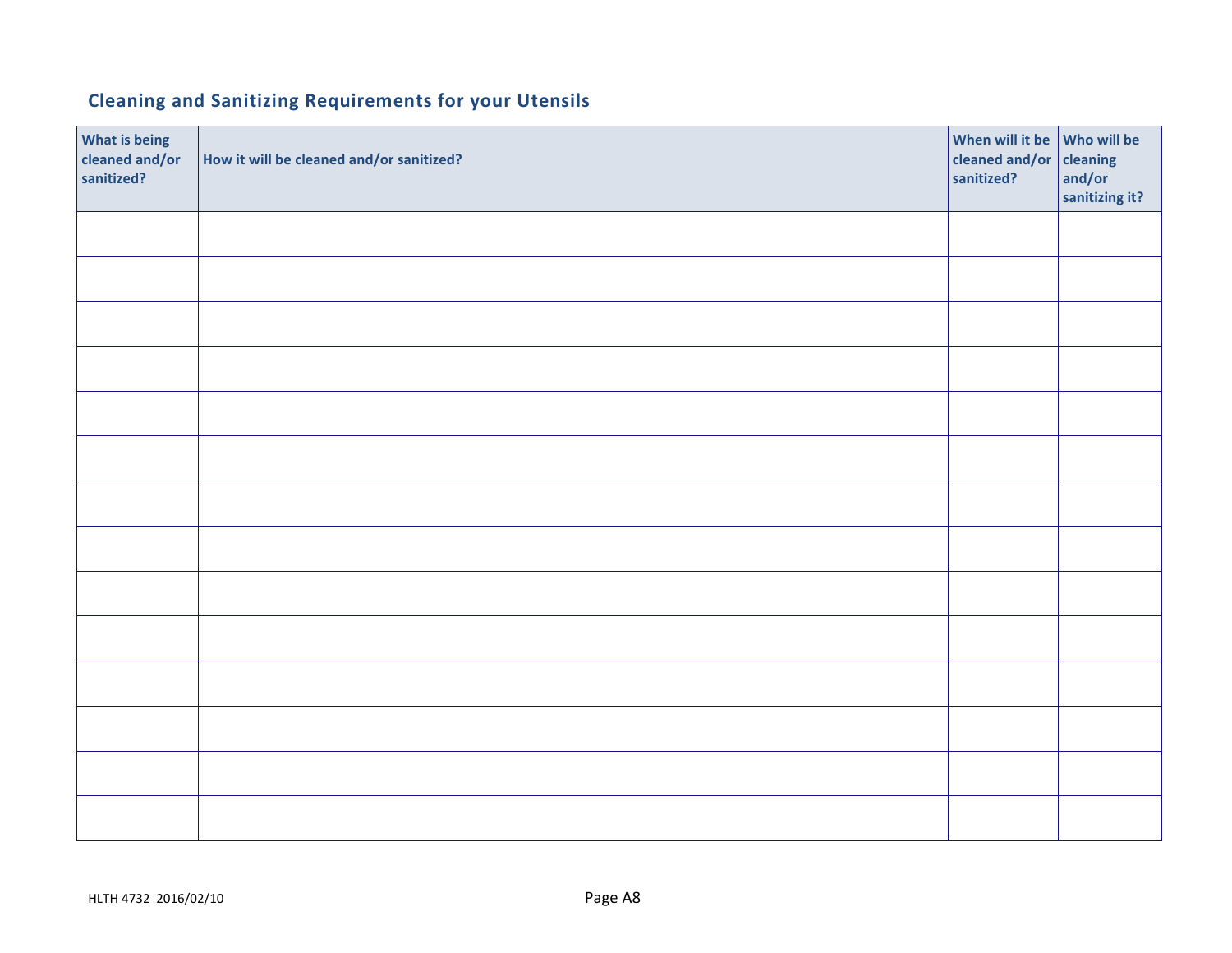# **Weekly Cleaning Record**

**Month:** \_\_\_\_\_\_\_\_\_\_\_\_\_ **Year:** \_\_\_\_\_\_\_\_\_\_\_

| Areas, equipment, utensils and             | <b>Date of cleaning</b> |  |  |  |  |  |  |
|--------------------------------------------|-------------------------|--|--|--|--|--|--|
| surfaces to be cleaned                     |                         |  |  |  |  |  |  |
|                                            |                         |  |  |  |  |  |  |
|                                            |                         |  |  |  |  |  |  |
|                                            |                         |  |  |  |  |  |  |
|                                            |                         |  |  |  |  |  |  |
|                                            |                         |  |  |  |  |  |  |
|                                            |                         |  |  |  |  |  |  |
|                                            |                         |  |  |  |  |  |  |
|                                            |                         |  |  |  |  |  |  |
|                                            |                         |  |  |  |  |  |  |
|                                            |                         |  |  |  |  |  |  |
|                                            |                         |  |  |  |  |  |  |
|                                            |                         |  |  |  |  |  |  |
|                                            |                         |  |  |  |  |  |  |
|                                            |                         |  |  |  |  |  |  |
|                                            |                         |  |  |  |  |  |  |
| Cleaner Initials:                          |                         |  |  |  |  |  |  |
| Initials of Person Verifying the Cleaning: |                         |  |  |  |  |  |  |
| Date of Verifying the Cleaning:            |                         |  |  |  |  |  |  |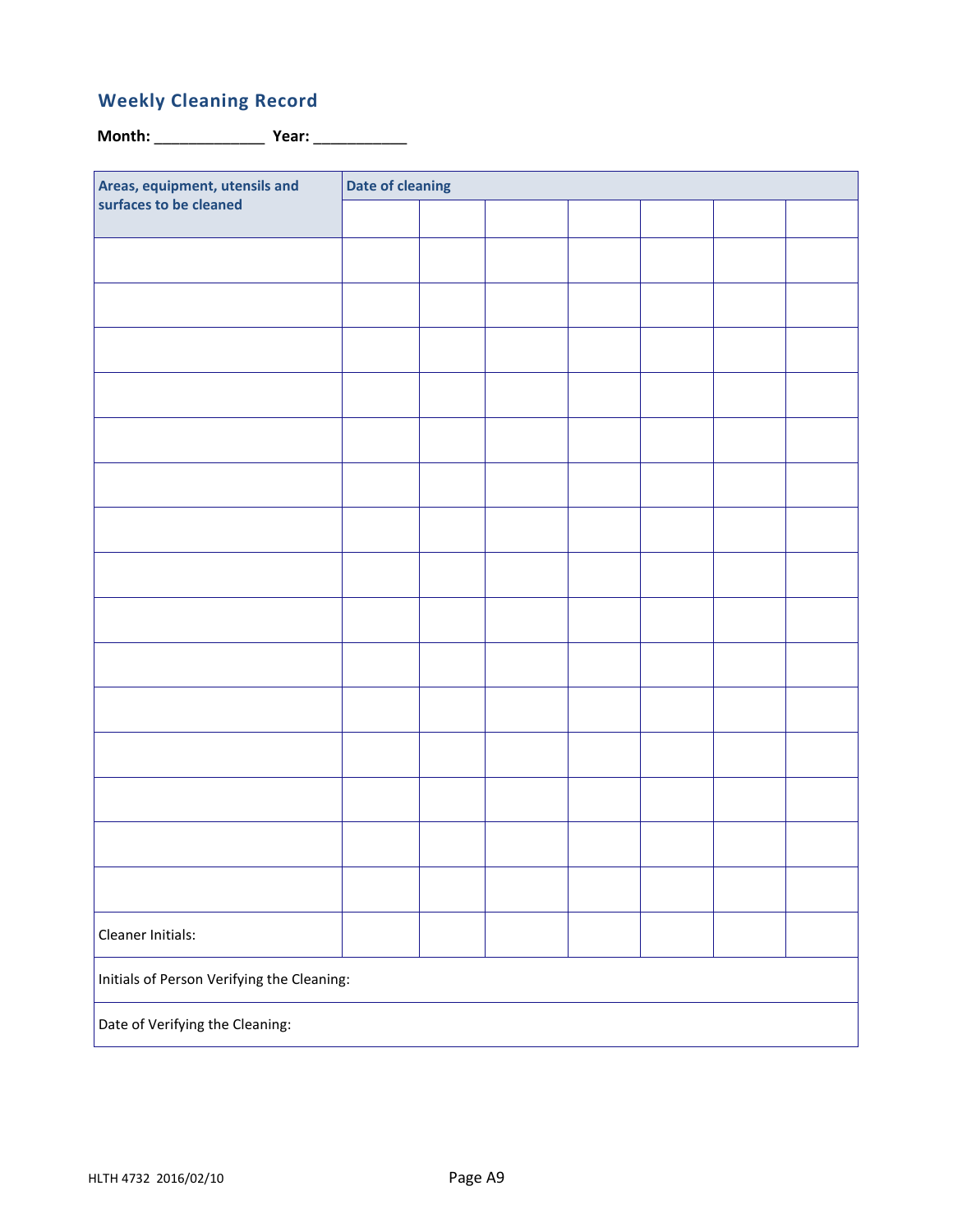# **Cleaning Agent Identification**

| <b>Name of cleaning agent</b> | <b>Mixing instructions/ concentration</b> | Intended use in the establishment |
|-------------------------------|-------------------------------------------|-----------------------------------|
|                               |                                           |                                   |
|                               |                                           |                                   |
|                               |                                           |                                   |
|                               |                                           |                                   |
|                               |                                           |                                   |

# **Sanitizing Agent Identification**

| Name of sanitizing agent | Mixing instructions/ concentration | Intended use in the establishment |
|--------------------------|------------------------------------|-----------------------------------|
|                          |                                    |                                   |
|                          |                                    |                                   |
|                          |                                    |                                   |
|                          |                                    |                                   |
|                          |                                    |                                   |

#### **Pesticide Identification**

| <b>Pesticide</b> | Storage requirements | Intended use in the establishment |
|------------------|----------------------|-----------------------------------|
|                  |                      |                                   |
|                  |                      |                                   |
|                  |                      |                                   |
|                  |                      |                                   |